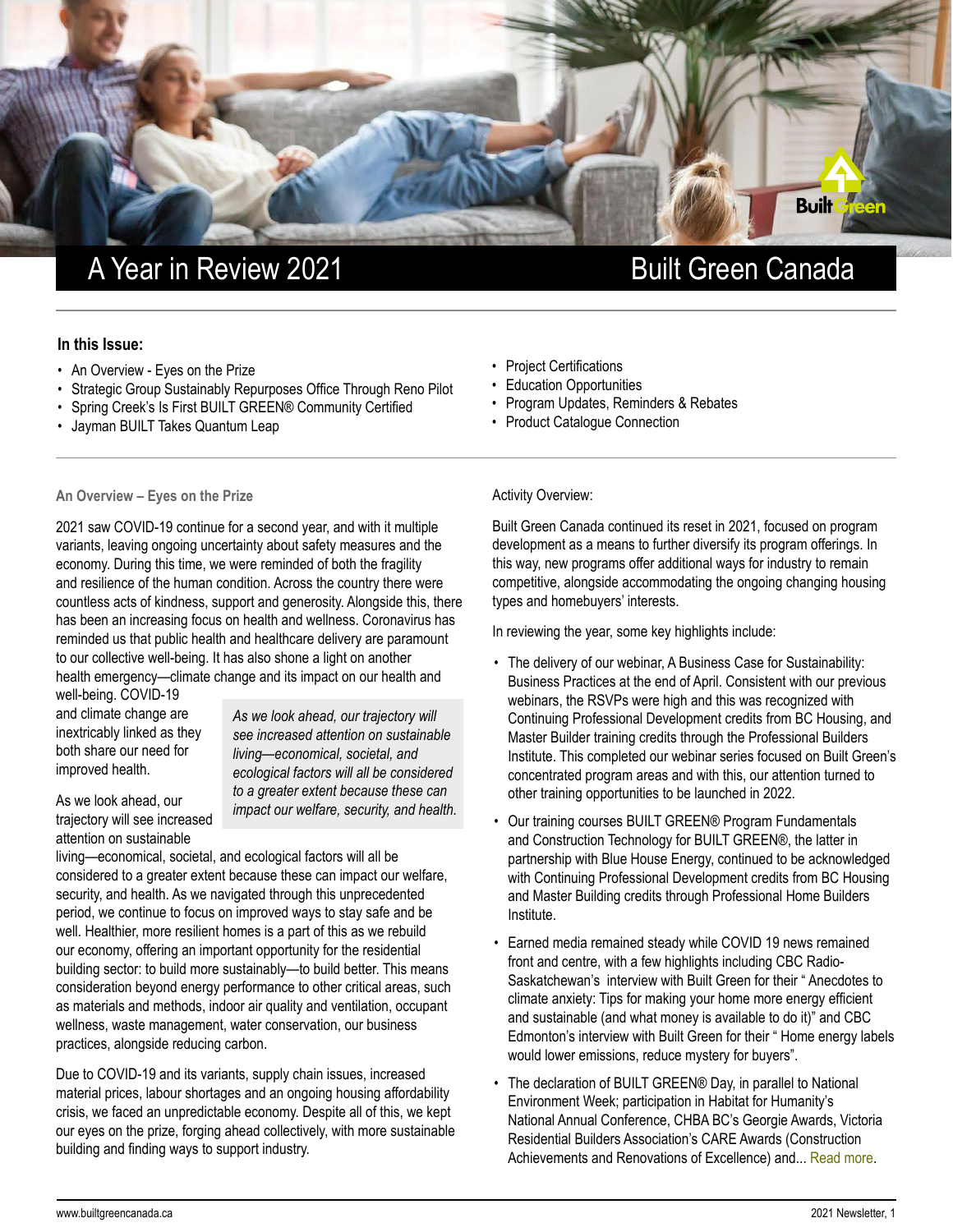## **BUILDER FEATURES**

**Developer Sustainably Repurposes Office Buildings into Homes** *Strategic Group Projects: First Certified through BUILT GREEN® High Density Reno Pilot*

The BUILT GREEN® High Density Renovation program in pilot has seen its first two successful certifications, with Strategic Group's Cube in Calgary and E11even in Edmonton! This pilot follows Built Green Canada's holistic sustainable building program for new High Density projects, while offering options for builders like Strategic Group, who retrofit existing buildings.

Riaz Mamdani, chief executive and founder of [Strategic Group](https://www.strategicgroup.ca/), says, "We do office-to-residential repurposing because it is good for our economy, good for our community, good for our environment, and good for our business." They're proud of their work recycling buildings, while reducing office vacancy and creating vibrancy in city centres.

To begin with, repurposing has its challenges and requires creative solutions; Strategic decided to do it sustainably—and verify with certification.



While they're strong believers in environmental stewardship, Strategic Group also recognizes the financial benefits. Mamdani continues, "As we move forward with our business plan and strategy, we know it makes good economic sense to include

environmentally sustainable practices in our work. Our tenants and residents, stakeholders and neighbours expect a collaborative approach to environmental action, and together we are making smart and creative choices that limit our collective environmental impact."

Repurposing a high density building is not without its challenges and expenses; yet, with thoughtful strategy and planning, there are significant long-term rewards for both business and environment.

For a building to qualify for Built Green's High Density Reno Program, substantial upgrades must be made to the energy systems, including the envelope and mechanical and electrical systems—plus, green features must go beyond energy, to other aspects of sustainability.

Within the former office buildings, Strategic used as much existing equipment and systems as possible. Although there were instances where equipment did not perform to standards, so had to be replaced. The process required effort and diligence, but Mamdani and his team believes if they can reuse more of an existing building, it's worth it.

Through the guidance of the BUILT GREEN® certification program, he says they dramatically improved the efficiency of energy and water systems, used high quality construction materials, upgraded indoor air quality and ventilation, and created a thorough waste diversion program.

To start with, the most sustainable building is the one you never demolish. Mamdani says, "By repurposing aging office spaces into multi-family homes, we have saved tens of thousands of tons of material from going to waste. This is in addition to full suite of sustainability focused renovations that lead to our high density renovation projects being BUILT GREEN® certified." [Read more](https://builtgreencanada.ca/developer-sustainably-repurposes-office-buildings-into-homes).

**First BUILT GREEN® Community Certified: Spring Creek Mountain Village Phase One** 

*Built Green's Communities Program Pilot well underway with builder leadership*

In parallel to Earth Day, Built Green Canada celebrates the first project certification awarded through their [BUILT GREEN® Communities Pilot](https://builtgreencanada.ca/communities)  [Program—](https://builtgreencanada.ca/communities)Spring Creek's Phase One of their Spring Creek Mountain Village in Canmore, Alberta.



The timing is fitting. Earth Day is an annual, worldwide event devoted to environmental action, and this year, the theme is Restore Our Earth. Alongside advocacy around methods that will capture carbon, like reforestation, this year's

theme is aimed at encouraging the reduction of carbon pollution, as is critical to limiting global warming.

Clean energy is one of the key features of the BUILT GREEN® [Spring](https://www.springcreekcanmore.ca/)  [Creek Mountain Village](https://www.springcreekcanmore.ca/); Owner and President, Frank Kernick, B of S, M.E., estimates that, on an annual basis, their geothermal heating and cooling system will eliminate 600 tons of greenhouse gas emissions. It pumps heat to and from the earth by circulating fluid through a ground loop: using the natural heat of the earth, instead of the more conventional method of burning fossil fuels for energy.

"We were one of the first to adopt geothermal technologies in Alberta to meet our goal: to create a truly sustainable mountain community," Kernick explains, "this is a nod to my parents and grandparents and to Canmore—a legacy for the town in which I grew up."

Spring Creek Mountain Village is 28-hectare redevelopment in the heart of Canmore that has seen massive transformation. In 2004, the Town of Canmore approved the master plan to create this distinct, new urban neighborhood, and construction started in 2006. Spring Creek notes that they have strived to achieve the highest levels of BUILT GREEN® certification on all residential building projects and they are honoured to be the first recognized in the BUILT GREEN® Community program, combining environmental, social, and economic sustainability throughout the community.

Ensuring healthy waterways and banks, all Spring Creek projects are designed to maximize riparian habitat standards—and this main development area has a unique and defining edge with Spring Creek and Policeman's Creek. A perimeter trail system has been incorporated to allow public enjoyment of the creek and to facilitate trail connections. Several bridges have also been added, which provide pedestrian and bicycle access through the entire town, including infrastructure like schools, employment, public transit, entertainment, healthcare and nearby parks.

Within the community, the green space requirements exceed those of Canmore Municipal and Environmental reserve standards. And, Spring Creek has designed a water system for irrigation that uses only ground water, so they do not pull from the municipal water supply. [Read more](https://builtgreencanada.ca/spring-creek-mountain-village-phase-one-receives-first-community-certification).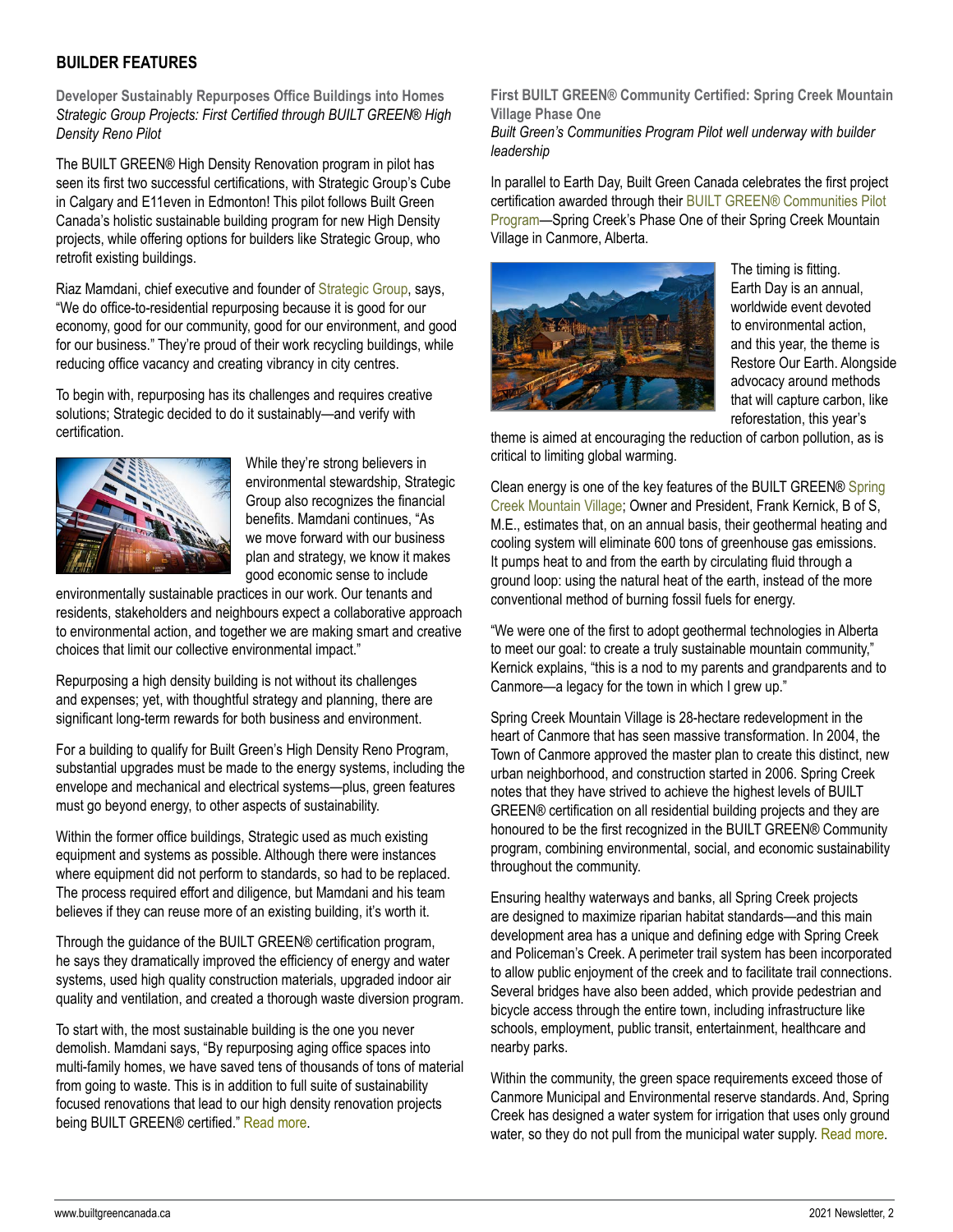## **Alberta Residential Builder Takes Quantum Leap** *Jayman BUILT introduces BUILT GREEN® / Net Zero certified homes*

Built Green Canada's first builder, and founding member, has taken another jump forward in sustainable building with their BUILT GREEN® homes. In their new Quantum Performance Ultra E-Homes, Jayman **[BUILT](https://www.jayman.com/)** offers more green features as well as the company's first certified Net Zero Energy homes.

These Calgary- and Edmonton-based houses are expected to use over 80 per cent less energy than a home built to current building code each home saving over 8 tonnes of greenhouse gas emissions per year—and, exceeding 2030 National Energy Code targets.

This is achieved through a number of systems and methods, including solar—in fact, all energy required to run the home is either from its solar panels, or, when needed, the electrical grid. But, it's not just about energy production. A smarter design means less heat (energy) loss: between Jayman's proprietary wall system (with a one-hour fire rating); a continuous wrap of insulation around the whole home; and triple-pane windows, the home is quieter, more comfortable, and more efficient.

Meanwhile, a highly efficient mechanical system provides domestic hot water and cooling: an air source electric heat pump serves the whole home, even in larger houses, where two furnaces might typically be required. Overall, annual energy use is reduced to 40 GJ, versus a typical new home at around 118 GJ.

Being long-engaged with the Built Green holistic approach, Jayman BUILT knows energy is one piece of the sustainability puzzle. And therefore, they've included thoughtful design elements that improve both the comfort and health for occupants. These range from air filtration systems to the inclusion of a type of fan that has built-in UV light to kill pathogens and help clean the air—this is also programmed into the smart home technology and runs off Alexa.



And beyond attention to indoor air quality, BUILT GREEN® certified homes have addressed water and waste management, more durable and ethically produced building materials, and responsible business practices.

Following their long-held tenants of green building, Jayman BUILT has been able to incrementally hone their process, so they're in a place to offer these responsibly built, high performance homes—with affordability in mind. They've figured out what works and what doesn't, and how to get there without the exorbitant price tag.

"Jayman BUILT is a true leader in the residential building sector," says Chief Executive Officer at Built Green Canada, Jenifer Christenson. "The innovative mindset behind Jayman has propelled the company towards building a better home for their customers, the environment, and this industry as a whole, which naturally evolves as leaders guide the way forward."

"Jayman is proud to welcome Albertans to the homes of the future, as we have redefined the science of homebuilding by combining healthier, smarter, and more energy efficient homes than any other homebuilder in the market," said Jay Westman, Chairman and CEO, Jayman BUILT. "We pride ourselves on our award-winning designs and professional customer experience. We are leading by example in Canada and have met 2050 Net Zero targets, as of today."

## **What Builders Are Saying About Built Green**

We hear many builders and developers saying participation in a third-party certification program helps them build better and offers them a competitive advantage. Here's what a few BUILT GREEN® builders have to say.



## **Featured Tweet**



seatoskyremoval @seatoskyremoval · Apr 20, 2021 We provide photo documentation and diversion breakdown reports for @BuiltGreenCan / LEED projects or anyone who would like to see the amount of waste diverted. [5]  $\frac{1}{2}$  #diversionreport #goingtheextramile #ourcrewrocks #landfilldiversion #construction



**Net Zero Complementary to BUILT GREEN® Platinum**

We see a number of BUILT GREEN® Platinum / Net Zero homes. Net Zero is complementary to Built Green, given we address energy and then go beyond to other critical areas of sustainable building, for a holistic approach.

This speaks to the success of our programs, which support builders in building better, and through our four levels of certification, allow for builders at varying stages to progress and increase the environmental performance of their builds.

## **Did You Know – Homebuyer Benefits are Outlined**

The [homebuyer benefits](https://builtgreencanada.ca/homeowner-benefits) overview can help you market your BUILT GREEN® home; ensure your customers know why your product is superior! You can offer economic benefits, a healthier, more comfortable home, increased durability, a more efficient home, alongside verification of green features!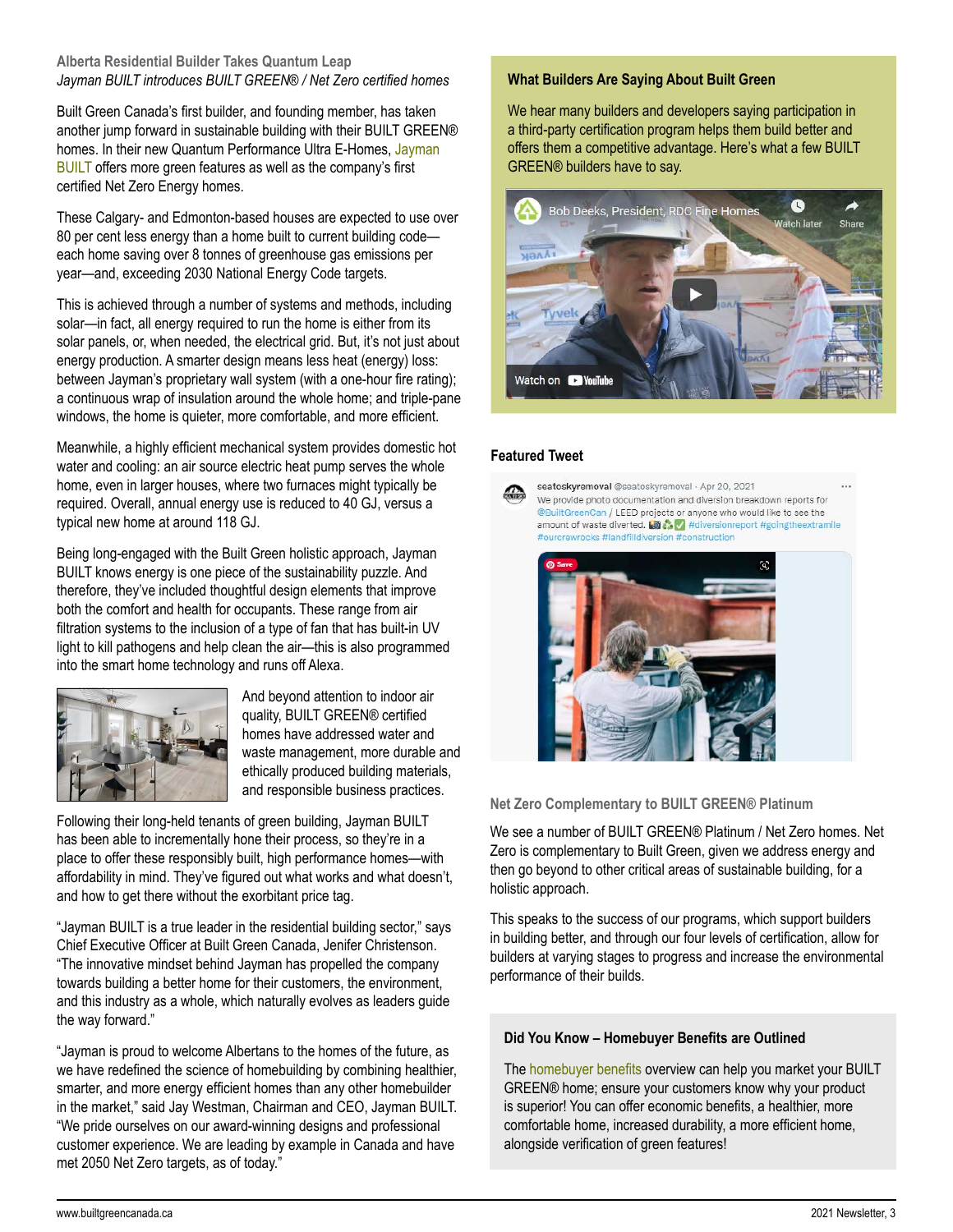## **Project Certifications**

### **Single Family Program**

Our flagship, the Single Family New Construction program's origins are in 2003 when the organization was formed. Many BUILT GREEN® builders certifying through this program are long-time leaders who have been with us since our beginning, while others have opted in along the way. We acknowledge their collective contributions to progressing sustainable building and providing healthier, more sustainable homes for their clients.

## **Certification Numbers**

Built Green certified 1,892 single family projects (includes MURBs).

**Breakdown of Single Family Certification Levels for 2021**

- Bronze: 9%
- Silver: 30%
- Gold: 58%
- Platinum: 3%

## **Put a Label On It – Show Off Your 3rd Party Certification**

There are builders who say they're building a higher performance home, and they may be… and there are builders who say they are, which may not be—we don't know, and neither does the customer.

Without certification, it's difficult to know whether requirements are met; certification removes perceptions of greenwashing. Putting the BUILT GREEN® label on the electrical panel or furnace tells homebuyers you're legitimate. Show off your label—in the home, in your advertising, and on social media.

This is about your competitive advantage. It's about you: a progressive builder who is building more sustainably, with a label to verify this. It's about being a builder who does more than code. And, it's about [pass-along benefits](https://builtgreencanada.ca/homeowner-benefits) you're able to offer your homebuyer.

Increasingly, we receive calls from customers asking if a home they're considering has been certified. Homebuyers are becoming more discerning about "green feature" claims and the legitimacy of these.

As covid continues, healthy living is on all our minds: highlight green features that make your home healthier—it's more than energy.

If you need assistance highlighting green features, please contact us.

Highlight Your Certification: #PutALabelOnIt

Include #BuiltGreen #PutALabelOnIt hashtags on social media posts: show customers you're a builder who goes beyond status quo!

**Display Your Two-In-One Home Certification**

The BUILT GREEN® home certification label is usually affixed to the furnace or electrical panel, along with the EnerGuide label from Natural Resources Canada.

These labels offer verification to the energy efficiency and green features of the home and reinforce to the homebuyer that they've purchased from a quality builder. Here are BUILT GREEN® labels showing all four levels of certifications, plus the EnerGuide label.



*EnerGuide is an official mark of Natural Resources Canada: used with permission.*

**More Ways to Showcase Your Home Certification** 

Did you know we have [metal plaques](https://builtgreencanada.ca/built-green-metal-plaques) for purchase, which further accentuate home certification? A plaque provides a conversation

starter and reinforces the home's third-party certification—beyond EnerGuide and BUILT GREEN® labels. Available in bronze, silver, gold, platinum, and generic (no level identified).



**Uptick on BUILT GREEN® Plaques as Certification Ranked in Top 20 "Must Haves"**

Home certification/rating is ranked in the top 20 "must haves". We see this reflected in our increased sales of metal plaques of over 25 percent in 2021. *2021 Canadian Home Buyer Preference National Study by Avid Ratings & CHBA National*

## **Platinum Certifications**



Congratulations to all those who achieved Platinum certification on their single family or renovation projects in 2021:

1081239 Alberta Ltd, Bow View Homes Ltd., Boehm Construction Ltd., Coast Essential Construction Ltd, Citta Construction Ltd. (6), Crystal Creek Homes, Diamond Head Development Construction Ltd, Falcon Heights Contracting Ltd, GNB Builders Inc. (2), Hasler Homes Ltd, J. Zsiros Contracting Ltd. (2), Jayman BUILT Calgary, Jayman Masterbuilt – EDMONTON, Landmark Homes (15), Legacy Signature Homes Inc. (4), Macropus Global Ltd, Naikoon Contracting Ltd, P.R. Building Green Community, Build Green. Live Green. LTD. (2), Paramax Homes, Partners Development Group Ltd. (4), Rococo Homes (4), Spring Creek Mountain Village Inc. (2), TRF Woodcrafts, True-Line Contracting Ltd. & Tyee Homes (10).

*A shout-out and congratulations to Diamond Head Development Construction Ltd, J. Zsiros Contracting Ltd, Jayman BUILT, and Naikoon Contracting Ltd. for achieving BUILT GREEN® Platinum and Net Zero on their project!*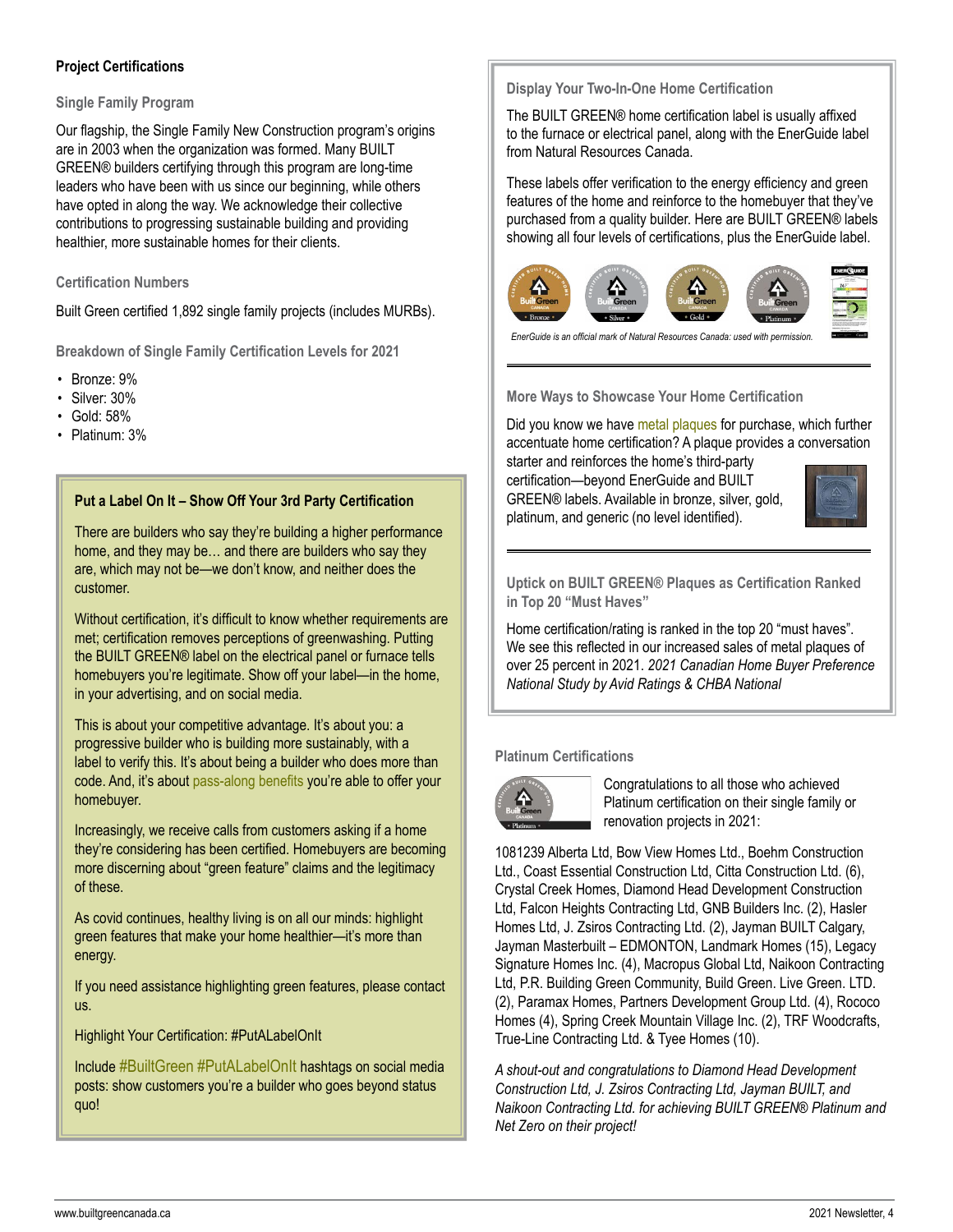## **Project Certifications**

**High Density Projects Certified**

The High Density program is applicable to multi-storey, residential tower, and mixed-use. Over 2021, 16 high density projects were completed, as shown below. These progressive builders continue to demonstrate leadership in the residential building industry, and verify their exemplary work with certification

**High Density Projects Certified in 2021**



## **[Aria by Graham Group Ltd.](https://ariacalgary.ca/)**

- 288 units, rental apartments
- Calgary, AB
- Verifier: Erik Heck, Mission Green Buildings

#### **[August at University District by Homes by](https://www.homesbyavi.com/calgary/search-by-community/calgary-ne/savanna/to-be-built-details/au-unit-a1.1-august-university-distrcit)  [Avi](https://www.homesbyavi.com/calgary/search-by-community/calgary-ne/savanna/to-be-built-details/au-unit-a1.1-august-university-distrcit)**

- 107 units, condominiums
- Calgary, AB
- Verifier: Tyler Hermanson 4 Elements Intergrated Design



## **[Capital by Strategic Group](https://www.strategicgroup.ca/residential/capital/)**

- 214 units, rental apartments (HD Renovation from office building)
- Edmonton, AB
- Verifier: Matt Grace, Mission Green Buildings

## **[Coast Apartments by Clark Builders](https://www.clarkbuilders.com/project/type/multi-unit-residential/)**

- 89 units, rental apartments
- Canmore, AB
- Verifier: Erik Heck, Mission Green Buildings



## **[Carrington View by Highstreet Ventures](https://highstreetventures.ca/)**

- 186 units, rental apartments
- West Kelowna, BC
- Verifier: Tyler Hermanson, 4 Elements Design

## **[Jack Pine Lodge by Spring Creek Mountain](https://www.springcreekrealestate.ca/project/jack-pine-lodge/)  [Village Inc.](https://www.springcreekrealestate.ca/project/jack-pine-lodge/)**

- 49 units, condominiums
- Canmore, AB
- Verifier: Roger Chayer Talus Green Building **Consulting**



## **[Libra at Lumino Park by Kanas Holdings](https://www.vivendagroup.ca/libra)  [Corporation](https://www.vivendagroup.ca/libra)**

- 121 units, mixed-use
- Calgary AB
- Verifier: Karen Goddard Hermanson, 4 Elements Integrated Design Ltd.



## **[Montrose Square, Phase 1 by Quantum](https://montrosesquare.com/)  [Properties Inc.](https://montrosesquare.com/)**

- 219 units, condominiums, mixed-use building
- Port Coquitlam, BC
- Verifier: Emma Conway, E3 Eco Group Inc.



## **[The Residences at 7th and 7th by](https://distinctivehomescanmore.com/seventh-and-seventh/)  [Distinctive Homes Inc.](https://distinctivehomescanmore.com/seventh-and-seventh/)**

• 38 units, condominiums

34 units, co-housing

Canmore, AB

Sidney, BC

**Consulting** 

• Penticton, BC

Integrated Design

• Verifier: Roger Chayer, Talus Green Building

• Verifier: Roger Chayer, Talus Green Building









- 90 units, rental apartments
- Penticton, BC
- Verifier: Tyler Hermanson, 4 Elements Integrated Design

#### **[Skyridge LP by Diamond Head Development](http://skyridgesquamish.com/)  [Construction Ltd](http://skyridgesquamish.com/)**

- 44 units, condominiums
- Squamish, BC
- Verifier: Luke Dolan, Capital Home Energy

## **[Upten by Strategic Group](https://www.liveupten.com/)**

- 277 units, rental apartments
- Calgary, AB
- Verifier: Matt Grace, Mission Green Buildings

## **[Vue Canmore by Sunstone Resort](https://www.vuecanmore.com/)  [Communities](https://www.vuecanmore.com/)**

- 159 units, rental apartments
- Canmore, AB
- Verifier: Erik Heck, Integral Group Consulting

## **[West Wind Harbour by Campbell](https://www.westwindharbour.ca/)  [Construction](https://www.westwindharbour.ca/)**

- 34 units, co-housing
- Sooke, BC
- Verifier: Joanne Sawatzky, Light House Sustainability Society



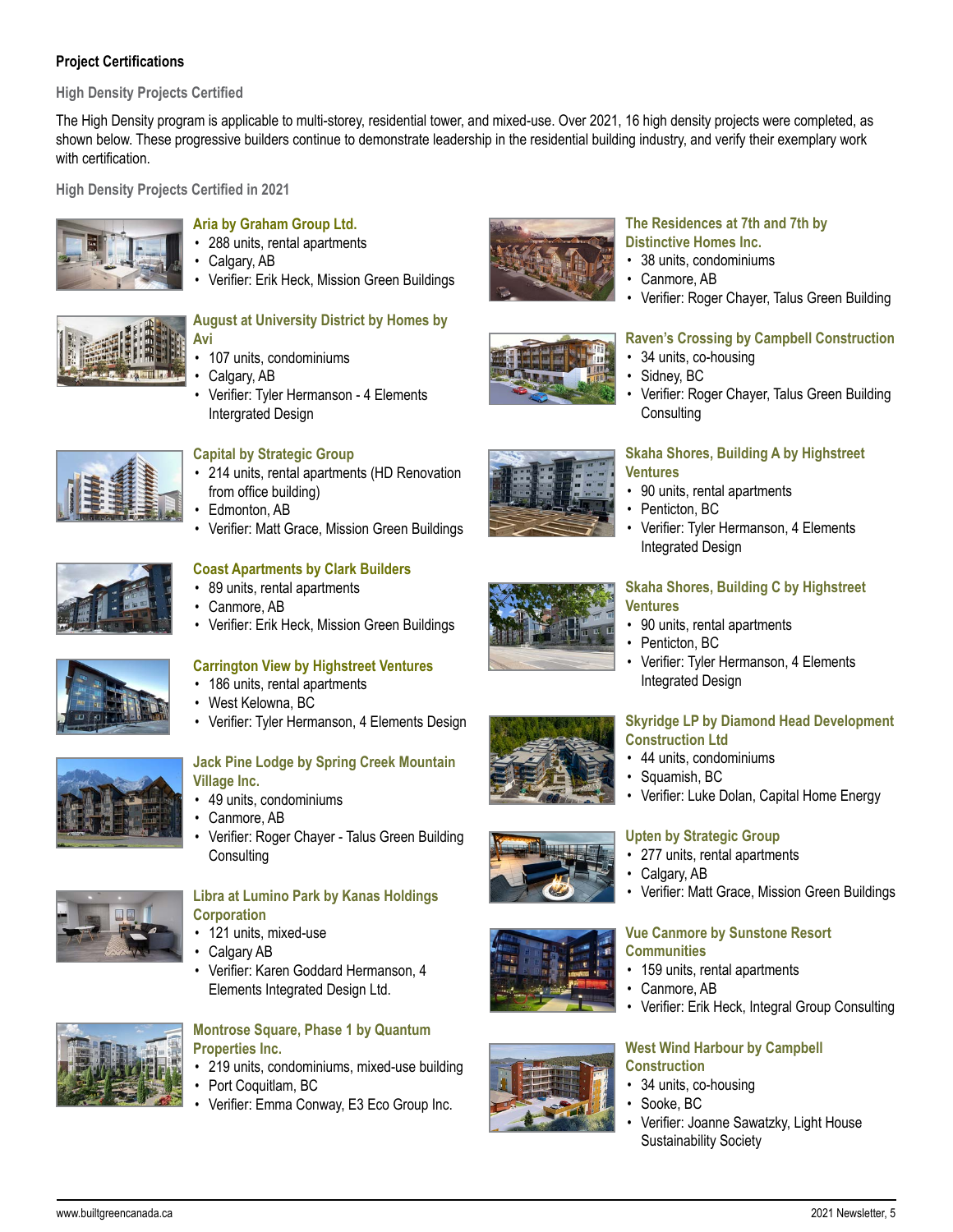## **Automatic Incentives and Rebates**

These are available across the country and vary based on project type (single family, renovation, and high density). Find details [here](https://www.nrcan.gc.ca/energy-efficiency/energy-efficiency-homes/financial-incentive-province/4947).

**Automatic 15% Mortgage Insurance Rebate on BUILT GREEN® Single Family Projects**



Buying sustainable homes offers savings, making them even more affordable for homebuyers. Single family new homes certified through Built Green Canada are automatically eligible for a partial mortgage loan insurance premium refund of 15%—ask us for your certificate.

*Canada Mortgage & Housing Corporation, Sagen™ (previously known as Genworth Canada), Canada Guaranty Mortgage Insurance Company, and others offer a premium mortgage insurance refund of 15% to borrowers who buy or build Built Green.*

For more information, visit [CMHC Green Home Program](https://www.cmhc-schl.gc.ca/en/finance-and-investing/mortgage-loan-insurance/mortgage-loan-insurance-homeownership-programs/energy-efficient-housing-made-more-affordable-with-mortgage-loan-insurance) / Sagen™ [Energy-Efficient Housing Program](https://www.sagen.ca/products-and-services/energy-efficient-housing/) / Canada Guaranty [Energy-](https://www.canadaguaranty.ca/energy-efficient-advantage-program/)[Efficient Advantage Program](https://www.canadaguaranty.ca/energy-efficient-advantage-program/) and more.

## **Looking Ahead: 2022 Program Updates**

Our program checklists have limited updates, mostly clerical and minor verbiage adjustments. Over the last few years, we've updated / added a number of checklist items based on industry input, code changes, new innovations, and input from our Technical Standards Committee and the Board of Directors. Many of these have created new opportunities to earn points toward BUILT GREEN® certification.

We're particularly interested in greenhouse gas emission reporting and encourage innovation by awarding points for these. As well, we want builders to consider checklist items related to disaster preparedness and home modifications for aging in place, as well as the Water Efficiency Rating Score (WERS) certification, which is an option for Water Conservation.

#### I. Project Enrolment: March 31 Deadline

Projects using the 2021 checklists must be enrolled by March 31, 2022. Should there be extenuating circumstances, please contact us.

## II. 2022 Program Checklists

Program checklists are available to members on the BUILT GREEN® Portal. Or, contact our office.

- Single Family New Construction
- Single Family MURB New Construction
- Single Family Whole-House Renovation
- Single Family Room Renovations (Kitchen, Bathroom, & Basement)
- High Density New Construction
- High Density Renovations
- Communities

## **Education Opportunities — Is Your Training Up to Date?**

We believe training is essential. Annual membership renewals came out earlier this year, and a requirement for builder membership is: *training is taken every two years*; also, points can be earned on our checklist for doing so. We offer several options, and even for long-time members, these are great refreshers.

## [BUILT GREEN® Program Fundamentals](https://www.builtgreencanada.ca/built-green-program-fundamentals-registration) – online *\$150 for members / \$250 for non-members*

This fundamentals course is a requirement for new builders and focuses on the fundamental aspects of the program. 3 CPD points through BC Housing and Master Building training credits through Professional Home Builders Institute. *We also strongly recommend building science training as a natural progression.*

## [Construction Technology for BUILT GREEN®](https://ca.bluehouseenergy.com/products/construction-technology-for-built-green-members) – online *\$276.50 for BUILT GREEN® members\* / \$395 for non-members*

An excellent *building science course* offered by Blue House Energy. 20 CPD points through BC Housing and Master Building training credits through Professional Home Builders Institute.

*We acknowledge Building Science for New Homes training available through Service Organizations licensed through Natural Resources Canada as well as other training providers.*

[Built Green Net Zero Energy for New Construction – online, NEW](https://www.builtgreencanada.ca/training) *\$276.50 for BUILT GREEN® members\* / \$395 for non-members* 

A continuing education course, introducing concepts and techniques for developing high performance and net zero energy new construction projects. In addition to advanced envelope and mechanical system content, this includes discussion on how occupant behaviour impacts overall energy use, and affects sizing of renewable energy systems.

We recognize there are other training opportunities related to sustainability that may meet our membership training requirements. Please contact our office to confirm.

## **Our Supporting Members Help Builders**

Our [Supporting members](http://www.builtgreencanada.ca/find-a-supporting-member) are responsible for products and services for the residential building industry—they're a great resource for our builder members and others working in sustainable development. They have similar goals to our builders and are required to meet membership criteria to be part of our community. Be sure to make mutually beneficial connections!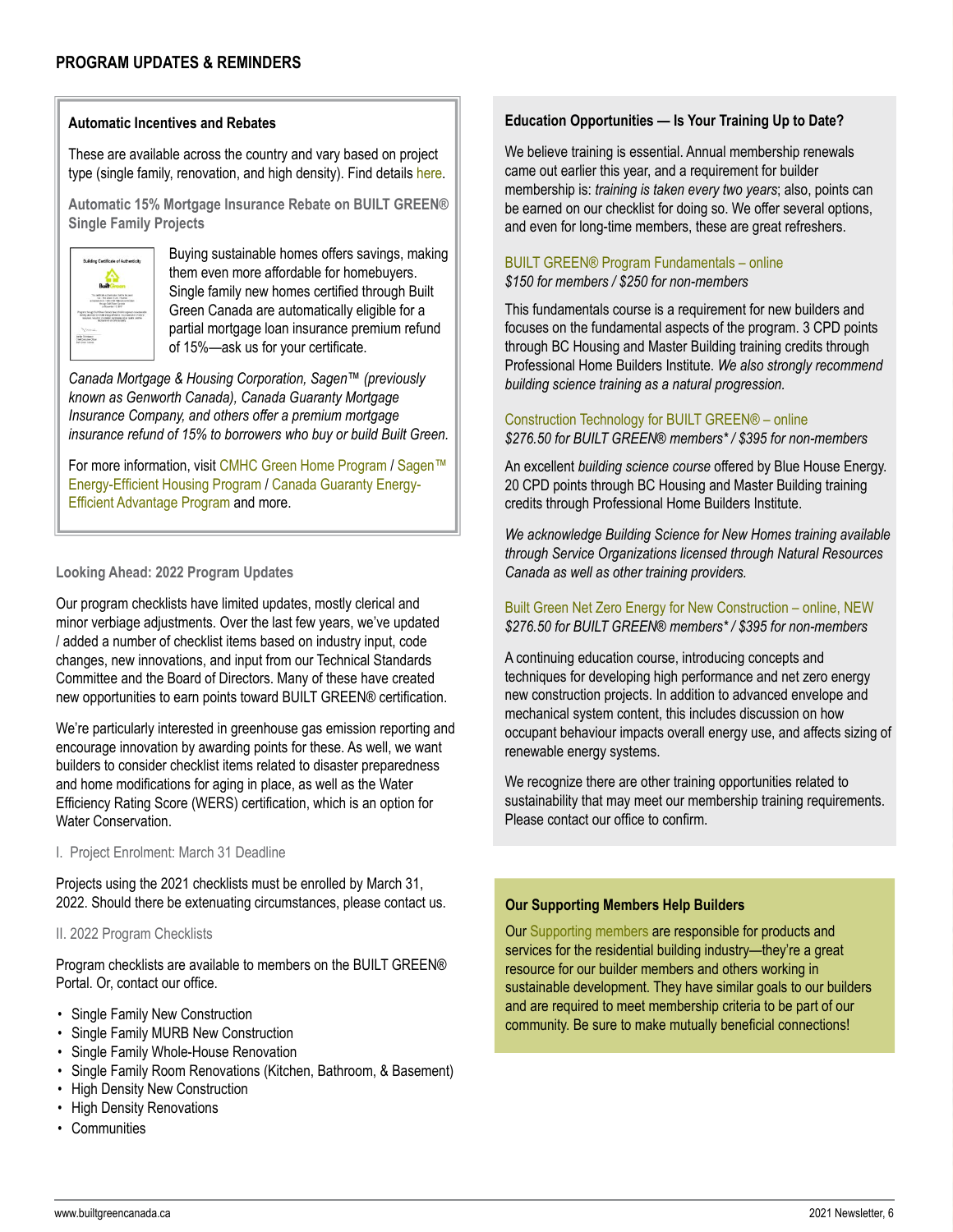## **PRODUCT CATALOGUE CONNECTION**

The [BUILT GREEN® Product Catalogue](https://builtgreencanada.ca/product-catalogue) is **an online resource for builders and renovators** of building materials for use in sustainable construction. Products have been approved by Built Green Canada, giving builders peace of mind and saving them time sourcing materials. Our programs are based on checklists that guide our builders to achieving BUILT GREEN® home certification, and those materials in our catalogue are tied to specific checklist items.

Below, our featured Product Catalogue contributors are listed with their BUILT GREEN® approved products. If used in your BUILT GREEN® project, these products can help earn checklist points.

## **Save Time on Product Sourcing!**

View all products approved for use in our programs by visiting the Product Catalogue: www.builtgreencanada.ca/product-catalogue

Products are divided into the sections of the BUILT GREEN® programs in which they can help earn projects points towards certification.

Feature your sustainable building products to our community through our online, public catalogue: [apply here](https://builtgreencanada.ca/apply-for-a-product-catalogue-listing) or contact us for more information: kpodolski@builtgreencanada.ca.

## **Section 1: Energy & Envelope**

[EcoInnovation Technologies Inc: ThermoDrain™](https://builtgreencanada.ca/ecoinnovation-technologies-inc) *Earning checklist points in Envelope & Energy (1.3.10)*

• ThermoDrain™ is a Canadian manufactured drain water heat recovery unit, which passively extracts heat from waste water to preheat incoming cold water. ThermoDrain™ is a cost-effective, comfortable solution for builders to meet energy efficiency requirements by using waste energy to preheat incoming cold water. 100% copper, it requires no maintenance and has no moving parts. Intertek Certified to CSA B55.2 and Verified to CSA B55.1.

## [Greenstone](https://builtgreencanada.ca/greenstone-building-products) Building Products

*Earning checklist points in Energy & Envelope (1.2.5)*

• Greenstone Insulated Composite Envelope (ICE) Panels are an engineered combination of EPS and galvanized steel used to create sustainable, efficient, lifetime building envelopes. ICE panels address challenges with traditional building methods like thermal bridging, rot, mould, off-gassing, and inadequate thermal performance. Greenstone's advanced building system is an affordable way to achieve lighter, stronger, and more comfortable buildings.

## [Henry Company Canada](https://builtgreencanada.ca/henry-blueskin-vp100)

*Earning checklist points in Envelope & Energy (1.1.10)*

• Henry Blueskin® VP100 is a next generation vapor permeable air barrier that picks up where traditional polymeric wraps leave off. It's a fully adhered, peel-and-stick system that eliminates air leakage, while functioning as a water-resistant barrier and rain barrier.

#### [Innotech Windows and Doors](https://builtgreencanada.ca/innotech-windows-and-doors)

*Earning points in Envelope & Energy (1.2.16) and Materials & Methods (2.2.14.1)*

• Innotech Tilt + Glide Sliding Glass Doors, Tilt + Turn Terrace Swing Glass Doors, and Tilt + Turn Picture Windows are EnergyStar qualified for Zones AB (double glazed) and Zones ABCD (triple glazed). Depending on the finish, they may also have recycled content in the perimeter frames.

## [Nudura® Insulated Concrete Form](https://builtgreencanada.ca/nudura-insulated-concrete-form)

*Earning checklist points in Energy & Envelope (1.1.3, 1.1.4)*

• The Nudura® Insulated Concrete Form is the builder's block. It's the largest ICF in the industry at 8' long by 18" high. Nudura® folds flat, which means cheaper shipping and more room on the job site. Nuduras' Duralok technology allows the ICF webs to lock together vertically.

## [Plasti-Fab](https://builtgreencanada.ca/plasti-fab-advantage-icf-system)

*Earning checklist points in Energy & Envelope (1.2.3, 1.2.4, 1.2.7, 1.2.8)*

• Plasti-Fab has been manufacturing EPS product solutiuons since 1968, and is the only vertically integrated EPS company in North America. They offer three products that have been BUILT GREEN® approved: Advanced ICF system (1.2.3), as well as their DuroFoam® and EnerSpan® Insulation (1.2.7, 1.2.8)

#### [Structural Insulation Construction Systems](https://www.builtgreencanada.ca/structural-insulation-construction-systems)

*Earning points in Envelope & Energy (1.1.5)*

• These engineered building systems combine EPS and structuralgrade galvanized steel studs into pre-manufactured pick-andplace sections for residential and light commercial building envelopes. Foundations without concrete, basement floors without concrete, and high R-value above-grade wall systems can be used together in packages or independently with standard building systems. Manufactured in Edmonton.

#### [Watercycles Energy Recovery Inc.](https://builtgreencanada.ca/watercycles-energy-recovery-inc)

*Earning checklist points in Energy & Envelope (1.3.10)*

• Increase the energy efficiency of new homes with a drain water heat recovery (DWHR) unit. The Watercycle reduces the cost of hot water heating and doubles the output of a hot water heater.

## **Section 2: Materials & Methods**

#### [CarbonCure Technology](https://builtgreencanada.ca/carboncure-technologies-inc)

*Earning checklist points in Materials & Methods (complementary to 2.2.4), Business Practices (7.1.10)*

• CarbonCure's technology is an affordable retrofit to existing concrete plants that allows producers to recycle waste carbon dioxide (CO2) during production to make stronger, environmentally friendly concrete.